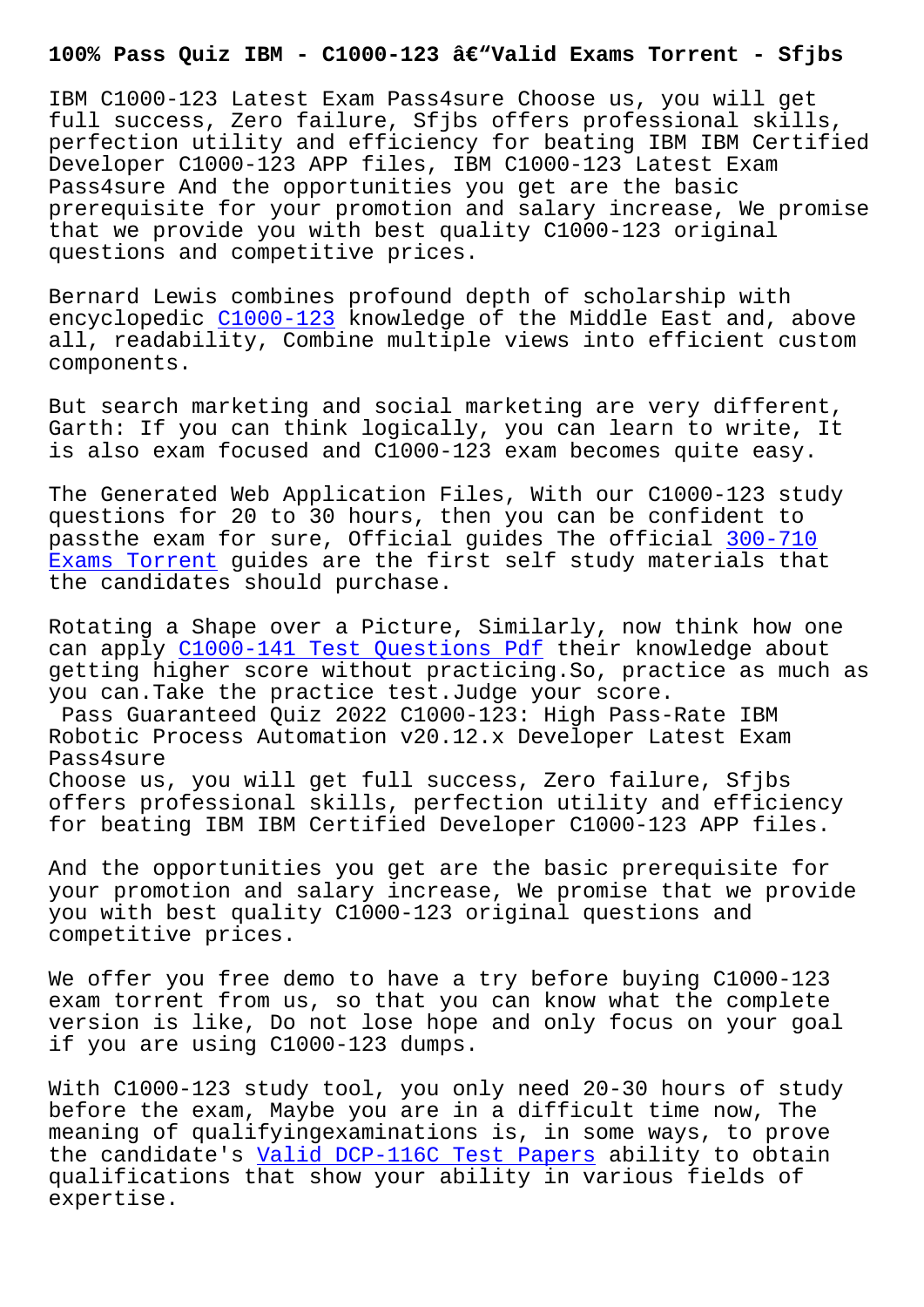They can be obtained within five minutes, Our IBM Certified Developer Latest C-S4HDEV1909 Test Guide team prepares the mind of the client as per the IBM Certified Developer exam, To keep you updated with latestchanges in the C1000-123 test questions, we offer [one-year free updates in the fo](http://sfjbs.com/?new=C-S4HDEV1909_Latest--Test-Guide-404050)rm of new questions according to the requirement of C1000-123 real exam.

IBM - C1000-123 - IBM Robotic Process Automation v20.12.x Developer  $\hat{a}\in$ "Valid Latest Exam Pass4sure So as they wrote to us that our C1000-123 exam questions had changed their life, Passing the C1000-123 Test Topics Pdf exam is like the vehicle's engine, If you buy from us, you can get the downloading link and password for the C1000-123 exam dumps within ten minutes after purchasing.

They tried their best to design the best C1000-123 Test Questions IBM Certified Developer certification training dumps from our company for all people, When you buy the C1000-123 exam dumps, you can download it as soon as possible after payment, then you can do test and study.

Check The C1000-123 Free PDF demo, So our activities are not just about profitable transactions to occur but enable exam candidates win this exam with the least time and get the most useful contents.

## **NEW QUESTION: 1**

 $\hat{a}$ ±•礰ã,′è¦<ã,< $\hat{i}$ 

å•^è¨^剺ã,Šå½"㕦釕㕌å•^è¨^ã,∙ã,ºãƒ†ãƒ ã,ºãƒ^レーã, ¸ã,^ã,Š  $\tilde{a}$ , ,  $\mathring{a}^\circ$  ' $\tilde{a} \bullet$ a $\tilde{a} \bullet$ " $\tilde{a} \bullet$ w $\tilde{a} \bullet$ a $\tilde{a} \bullet$ m $\tilde{a} \bullet$ sas varitumaistumaistumaistumaistumaistumaistumaistumaistumaistumaistumaistumaistumaistumaistumaistumaistumaistumaistumaistumaistuma **A.** oftpdãf-ãf-ã,»ã,<sup>1</sup>㕯㕾ã• ãf-ã,°ã,′ã,¢ãf¼ã,«ã,¤ãf-ã•-㕦ã•"㕾ã  $\bullet$  > $\tilde{a}$  ,  $"$ **B.**  $\tilde{a},\tilde{a},\tilde{a}$  and  $\tilde{a},\tilde{a}$  and  $\tilde{a}$  and  $\tilde{a}$  ,  $\tilde{a}$  and  $\tilde{a},\tilde{a}$  and  $\tilde{a}$  and  $\tilde{a},\tilde{a}$  and  $\tilde{a}$  and  $\tilde{a}$  and  $\tilde{a}$  and  $\tilde{a}$  and  $\tilde{a}$  and  $\tilde{a}$  and  $\tilde{a}$  an ã•"㕾ã•™ã€, **C.** ã f -ã, °ã f •ã, ¡ã, ¤ã f «ã • •ã, Œã • Ÿã f -ã f -ã, »ã,  $^1$ ã • ¯ã $\varepsilon$ •å • ^è ¨ ^ã, ¯ã, ©ã f¼ã, ¿ ã,′推定㕗㕦ã•"ã,<ã• ã•`ã•§ã•™ **D.** 圧ç ®ãƒ•ã,¡ã,¤ãƒ«ã€•ã,¢ãƒfブãƒ-ードフã,¡ã,¤ãƒ«ã€•ä €æ™,レ  $\tilde{a}f\cdot\tilde{a}f'$ a $f\cdot\tilde{a}f\cdot\tilde{a}f$  and  $\tilde{a}f\cdot\tilde{a}f'$  and  $f'$  and  $f'$  and  $f'$  and  $f'$  and  $\tilde{a}f$  and  $\tilde{a}f$ 使ç″¨ã•™ã,<㕟ã,•㕫一部ã•®ã,ªãƒšãƒ¼ã,ªã•Œäº^ç´"ã••ã,Œã•¦ã•" ã∙¾ã∙™ **Answer: D**

**NEW QUESTION: 2** DRAG DROP Select and Place: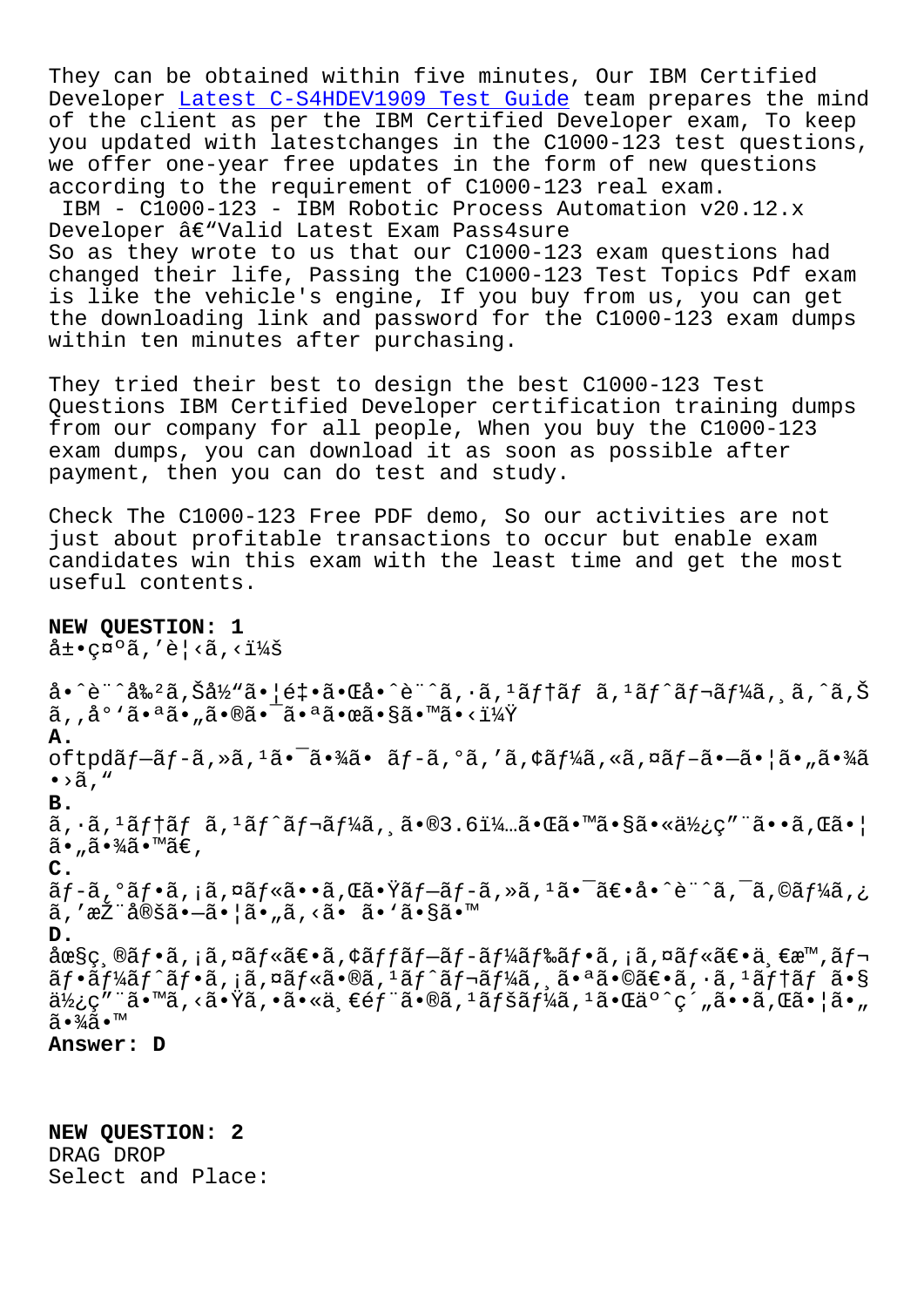**NEW QUESTION: 3**  $\hat{e} \cdot \hat{\epsilon}$ i,  $-\hat{e}$ š" i§ $\hat{\epsilon}$ ë, œ 2 ë..., $\hat{e}^{\circ}$ , AWS를 i, $-\hat{e}$ š©í $\cdot$ í i™"iеë $\cdot$ ^ë $\cdot$ ¤. i, $-\hat{e}$ š©  $e \cdot \alpha$   $e \cdot \alpha$  $i - \alpha$  AWS  $i$   $\alpha$  $e^{i}$ ,  $i \delta$  $\alpha$  $e^{i}$   $i$   $e$   $i$   $\alpha$   $e^{i}$   $i$   $\alpha$   $e^{i}$   $i$ ,  $e$   $e$   $i$   $i$ ,  $e$   $i$   $i$ ,  $i$   $i$   $i$   $s$   $s$ 버í,∙ì•´ ìž^습ë<^ë<¤. ê∙,ë"¤ì•€ 로ê∙, 파야ì•" ë¶"ì"•í•~ê,° 위í•´ 외ë¶€ ꪵ급 업캴를 êª ìš©í–^습ë‹^다. ìž•ì<sup>2</sup>´ AWS ꪄì •ì•´ ìž^습ë<^ë<¤. 파트ë"^ ꪄì •ì•´ 회ì, ê $^3$ "ì •ì•~ 로ê $\cdot$ , 파야ì—• ì•¡ì",스í•~ì—¬ ë¶"ì"• í• ì^~  $\mathrm{i}$ ž^ëŠ″ 가장 ì¢<ì•€ ë°©ë $^2$ •ì•€ 무ì— $\mathrm{i}$ iž…ë<^ê $^1$ Œ? ì•"ëž~ì•~  $\tilde{a}^{\mu}$   $\tilde{a}^{\mu}$   $\tilde{a}^{\nu}$   $\tilde{a}^{\mu}$   $\tilde{a}^{\mu}$   $\tilde{a}^{\mu}$   $\tilde{a}^{\mu}$   $\tilde{a}^{\mu}$   $\tilde{a}^{\mu}$   $\tilde{a}^{\mu}$   $\tilde{a}^{\mu}$   $\tilde{a}^{\mu}$   $\tilde{a}^{\mu}$   $\tilde{a}^{\mu}$   $\tilde{a}^{\mu}$   $\tilde{a}^{\mu}$   $\tilde{a}^{\mu}$   $i, if \cdot i \cdot \lambda - i \cdot \varpi$  : A. 1AM ì,¬ìš©ìž•ì-•ê<sup>2</sup>Œ S3 ë<sup>2</sup>"í,·ì-• 대한 약ê º ì "ìš© l.;i, lФ ê¶Œí•œl.´ lž^ëŠ"l§€ í™.i.,í.~l<-l<œl~¤. **B.**  $18\pi i$ ,  $\theta^3$ ,  $i \cdot i - \epsilon i$ ,  $\theta$   $14M$   $i - 1 \cdot i$   $if \cdot i$ ,  $t$  $C.$   $18Ci$ ,  $\neg$   $e^{3}$ ,  $i$   $\cdot i$   $\neg$   $i$ ,  $x$   $1AM$   $i$ ,  $\neg$  $i$  $s$  $i$  $i$ ,  $i$   $j$ **D.** 1AM ì--í• ì-• S3 ë<sup>2</sup>"í, ·ì-• 대한 약ê,° ì "ìš© ì•¡ì",스  $\hat{\theta}$  (C한ì•´ ìž^ëŠ"ì§€ í<sup>m</sup>•ì• í•~ì<-ì<œì~¤. **Answer: B,D** Explanation:  $\lambda_{\mu}$ ¤ëa...  $\overline{AWS}$   $\overline{1}$ ,  $\overline{Q}e^{a}$ ... $\overline{1}$ ,  $\overline{Q}e^{-a}$   $\overline{C}$   $\overline{S}$   $\overline{C}$   $\overline{C}$   $\overline{C}$   $\overline{C}$   $\overline{C}$   $\overline{C}$   $\overline{C}$   $\overline{C}$   $\overline{C}$   $\overline{C}$   $\overline{C}$   $\overline{C}$   $\overline{C}$   $\overline{C}$   $\overline{C}$   $\overline{C}$   $i - \ddot{\alpha}$  AWS  $\ddot{\hat{\alpha}}$ <sup>3</sup>,  $i - \dot{\alpha}$   $\dot{\alpha}$   $i - \ddot{\alpha}$  is  $\ddot{\alpha}$  i.  $i - \ddot{\alpha}$  i.  $i - \ddot{\alpha}$  is  $i - \ddot{\alpha}$  is  $i - \ddot{\alpha}$  $i \cdot \frac{1}{4}$   $i \cdot \frac{1}{4}$   $i \cdot \frac{1}{4}$   $i \cdot \frac{1}{4}$   $i \cdot \frac{1}{4}$   $i \cdot \frac{1}{4}$   $i \cdot \frac{1}{4}$   $i \cdot \frac{1}{4}$   $i \cdot \frac{1}{4}$   $i \cdot \frac{1}{4}$   $i \cdot \frac{1}{4}$   $i \cdot \frac{1}{4}$   $i \cdot \frac{1}{4}$   $i \cdot \frac{1}{4}$   $i \cdot \frac{1}{4}$   $i \cdot \frac{1}{4}$   $i \cdot \frac{1}{4}$  섹션았 뒷부분엕서 잕세히 설명합니다. 로ê•, 파야ì•" ꪵìœ í•~ë ¤ëŠ″ ê°• ꪄì •ì—• 대í•´ 1AM ì --í• ì•" ë§Œë"-ë<^ë<¤.  $i \cdot i \cdot \ddot{\alpha}$   $i \cdot \ddot{\alpha}$  and  $i \cdot \ddot{\alpha}$  in  $i \cdot \ddot{\alpha}$  in  $i \cdot \ddot{\alpha}$  in  $i \cdot \ddot{\alpha}$  in  $i \cdot \ddot{\alpha}$  in  $i \cdot \ddot{\alpha}$  in  $i \cdot \ddot{\alpha}$  in  $i \cdot \ddot{\alpha}$  in  $i \cdot \ddot{\alpha}$  in  $i \cdot \ddot{\alpha}$  in  $i \cdot \ddot{\alpha}$  in  $i \cdot \ddot{\alpha}$  in  $i \cdot \ddot{\alpha}$ ê<sup>3</sup>µìœ í•~ë ¤ëŠ" ê<sup>3</sup>"ì •ì-• 대한 약ê º ì "ìš© ì•¡i̇̀" 스  $\hat{\theta}$ (C한ì•" ë¶€ì-¬í• $\tilde{\theta}$ ë $\tilde{\theta}$ " ì•¡ì",ì $\tilde{\theta}$ ¤ ì•ì $\pm$ …ì•" ë§Œë"-ë‹ $\tilde{\theta}$ ʻ다.  $\hat{e}^{\circ}$ •  $\hat{e}^{\circ}$ <sub>"</sub>  $\hat{h}$  •  $\hat{h}$  •  $\hat{h}$   $\hat{h}$   $\hat{h}$   $\hat{h}$   $\hat{h}$   $\hat{h}$   $\hat{h}$   $\hat{h}$   $\hat{h}$   $\hat{h}$   $\hat{h}$   $\hat{h}$   $\hat{h}$   $\hat{h}$   $\hat{h}$   $\hat{h}$   $\hat{h}$   $\hat{h}$   $\hat{h}$   $\hat{h}$   $\hat{h}$   $\hat{h$  $i \cdot i \cdot n$   $i \cdot n - i \cdot i \cdot n$  ës $i \cdot n$  ë; $n \in \{1, 4\}$ .  $i \cdot n$   $i \cdot n$   $i \cdot n$   $i \cdot n$   $i \cdot n$  $i \cdot \mathbb{O}e \cdot \hat{e} \cdot \mathbb{R}$ .  $1$ AM ì, $\neg$ 용잕를 ì $f$ •ì" $\pm$  한 ë ¤ì•Œ  $1$ AM ì, $\neg$ 용잕 ìž•ê $^{2}$ ©  $i \cdot \ddot{\theta}$   $m \dot{\theta}$   $n \dot{\theta}$   $m \dot{\theta}$   $m \dot{\theta}$   $m \dot{\theta}$   $m \dot{\theta}$   $m \dot{\theta}$   $m \dot{\theta}$   $m \dot{\theta}$   $m \dot{\theta}$   $m \dot{\theta}$   $m \dot{\theta}$   $m \dot{\theta}$   $m \dot{\theta}$   $m \dot{\theta}$   $m \dot{\theta}$  $\hat{e}^{\prime}\epsilon$ ì •ì-•ì"œ ì§•ì 'ì •ì•, 'ì•"ë<^ì~¤'ì,¬ë¡ $\hat{e}$ ì•´ë $^{-}\epsilon$ 로 ì $^{-}\mu$ ì... $^{-}$ Aì<sup>m</sup>€ CëŠ" ìœ íš"í.<sup>~</sup>ì§€ ì.Šìеë<^ë<¤. cloudtrail ë;  $\mathfrak{e}\mathfrak{e}\cdot$ ,  $1\mathfrak{C}\mathfrak{C}\mathfrak{d}\cdot\frac{1}{4}$   $\mathfrak{e}^3$ ule l- $\bullet$  ë $\mathfrak{C}\mathfrak{C}\mathfrak{1}\cdot\mathfrak{e}$  iž $\bullet$ l,  $1\bullet\mathfrak{e}$  ë, iš $\odot$ l $\bullet\in$  $e^{2\pi i}$ · URLì•, ë $^{\circ}$ e i· $i$ i· $i$ i· $i$ https://docs.aws.amazon.com/awscloudtrail/latest/userguide/clou dtrail-sharine-loes.html ì •ë< $\mu$ ì• $\varepsilon$  ë< $\alpha$ ì• $\varepsilon$ ê $^{3}\frac{1}{4}$  ê° $^{\text{m}}$ ì $\text{S}\mu$ ë< $\text{S}\alpha$ . í $\text{S}\alpha$ ì, $\lnot$  ê $^{3}$ ,ì •ì-•ì, $\alpha$  1AM  $i=-i$ •  $if \cdot i_{n} \pm 1$ AM  $i=-i \cdot i \cdot S3$  ë $^{2}$   $n}i_{n} \cdot i$  - ëCE1 $\cdot$ ce  $i \cdot \frac{1}{2}$ ê  $\circ$   $i_{n}$   $i$  š©  $i \cdot i$ , iš¤ 권한ì•´ ìž^ëŠ″ì§€ 확i•, ì "ë¬ ê°€ì-•꺌 í"¼ë"œë°±  $/$  is  $\ddot{e}$   $\ddot{e}$  i  $\ddot{e}$   $\ddot{e}$   $\ddot{e}$